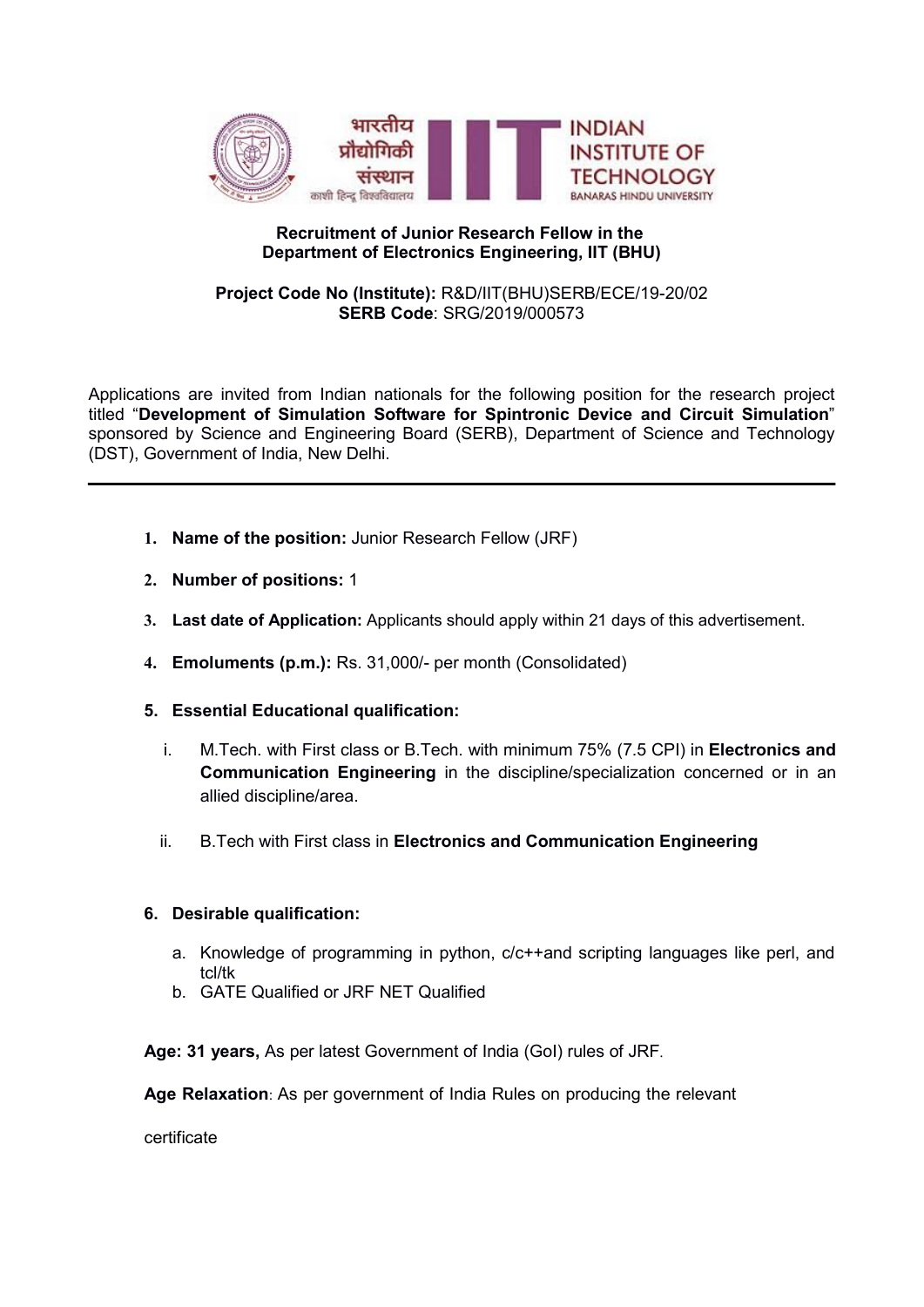### Application Procedure:

Make a single PDF file having the filled application form (attached) with all relevant qualification certificates, marksheets, experience certificate, age proof, caste certificate and others. Mail the PDF file to the following mail id "srg.iitbhu.2019@gmail.com" and CC to "shivam.ece@iitbhu.ac.in" with subject line "Application for the position of JRF in SERB Project".

Note: No hard copy is required. Applicant needs to show all the original documents at the time of the interview, if shortlisted, based on submitted data in the application.

### General Terms and Conditions:

- 1. The position is purely temporary and is coterminous with the project.
- 2. The PI has the discretion to restrict the number of candidates to be called for interview to a reasonable limit on the basis of qualifications and experience higher than the minimum prescribed in the advertisement.
- 3. Only shortlisted candidates will be communicated to appear in the interview and no other communications in this regard will be entertained.
- 4. The candidate is expected to join immediately, if selected.
- 5. No TA/DA will be paid for attending the interview.
- 6. Other relevant SERB Guidelines and GoI rules will be followed.

### Please feel free to contact me in case of any query:

Dr. Shivam Verma (Principle Investigator), Assistant Professor, Department of Electronics Engineering, Indian Institute of Technology (BHU) Varanasi 221005 (U.P.) INDIA Email ID: shivam.ece@iitbhu.ac.in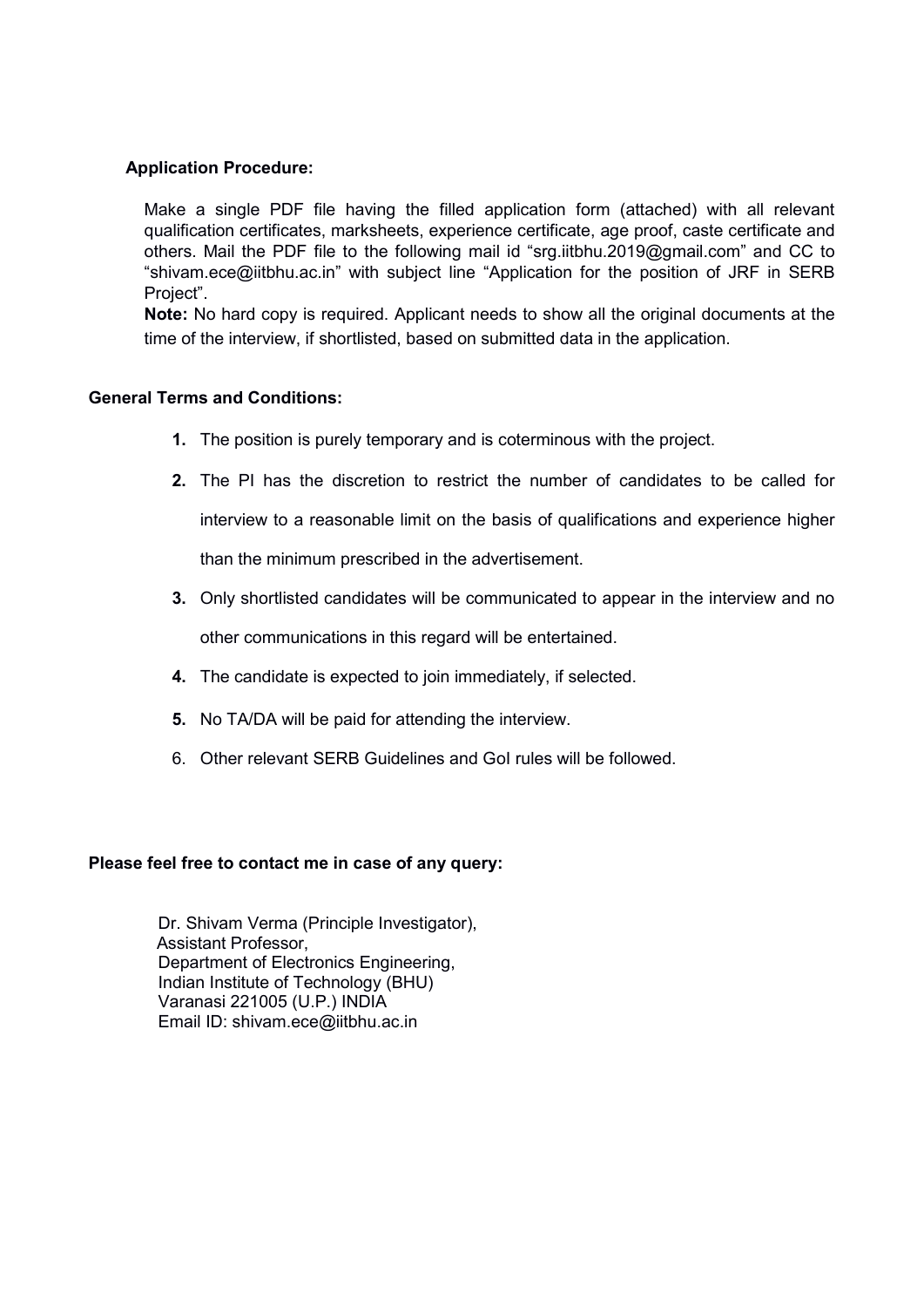# Application Form

# Personal details:

| <b>Name</b>                   |                                           |
|-------------------------------|-------------------------------------------|
| <b>Father's name</b>          |                                           |
| Mother's name                 |                                           |
| E-mail                        |                                           |
| Phone No.                     |                                           |
| Date of Birth and             |                                           |
| Category (GN/OBC/SC/ST/)      | (certificate to be attached if OBC/SC/ST) |
| <b>Permanent Address</b>      |                                           |
| <b>Correspondence Address</b> |                                           |

# Details of Education Qualification

| Qualification    | University/Board | Year of<br>passing | Percentage<br>/CGPA | <b>Subject</b> |
|------------------|------------------|--------------------|---------------------|----------------|
| 10 <sub>th</sub> |                  |                    |                     |                |
| 12 <sub>th</sub> |                  |                    |                     |                |
| B.Tech./B.E.     |                  |                    |                     |                |
| M. Tech.         |                  |                    |                     |                |
| <b>Others</b>    |                  |                    |                     |                |